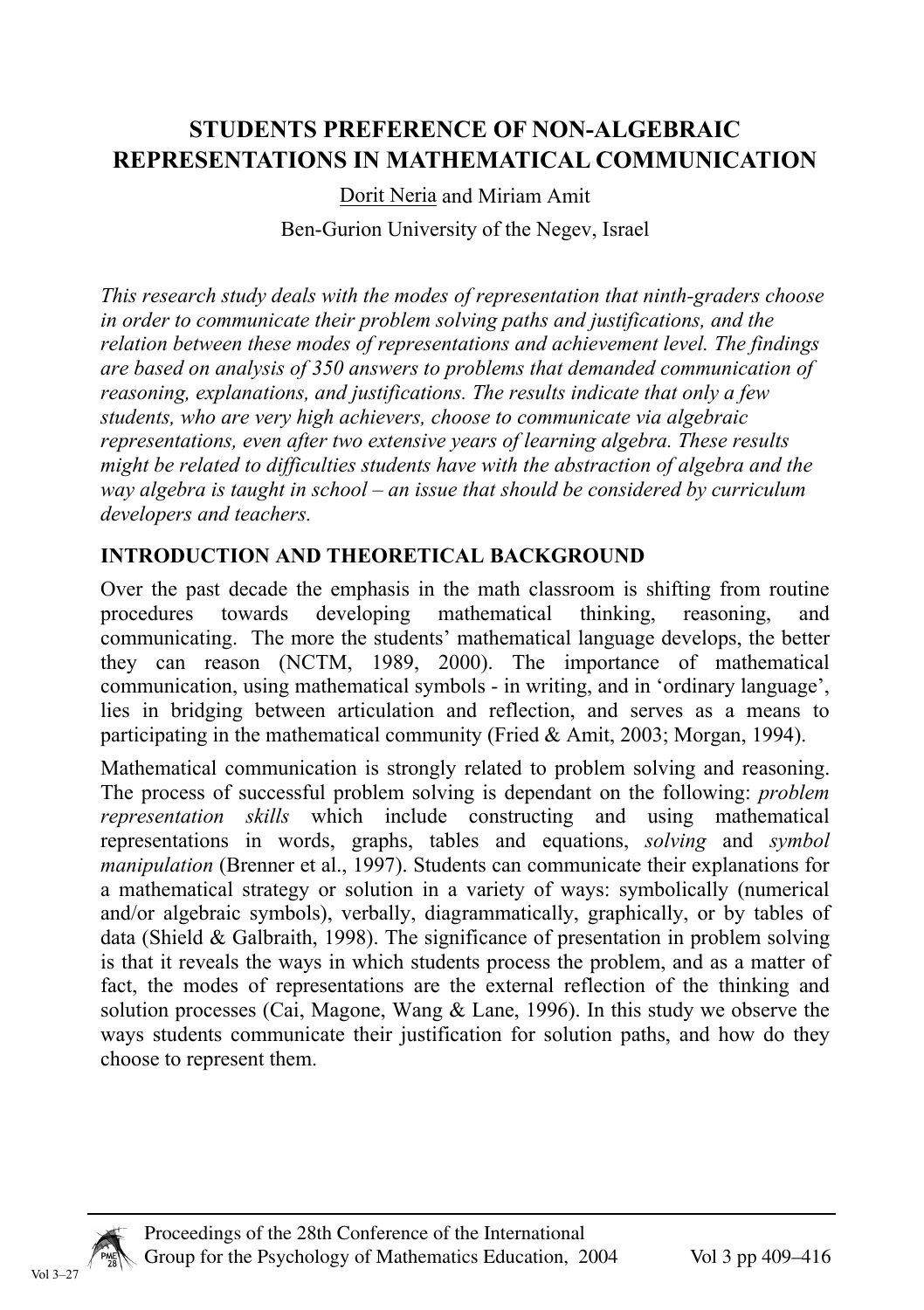# **METHODOLOGY**

The aims of this study are to examine the modes of representation that ninth-graders choose in order to communicate their problem solving paths and justifications, and to investigate the relation between the modes of representations and achievement level.

#### **Settings and instruments**

The population of this study comprised 164 ninth-grade students (83 male and 81 female) who participated in a regional test. Five multi-ability classes, each from a different school were selected to compose the sample (The number of students from each class: 37, 37, 27, 34, 29). They came from similar socio-economic backgrounds; most of them low to middle class. All students had a similar mathematical background, because their studies followed the national curriculum.

The research instrument was compromised of three problems taken from a regional test in mathematics. The test was consisted of 46 problems referring to varying areas within the ninth grade curriculum. About half of the items were multiple-choice, and the others were constructed response, short answer and a few were open-ended problems (to different degrees of "openness").

Three problems, in which students had to communicate their explanations and justifications, were chosen as the research instrument.

The first problem dealt with optimization, and required that the students choose between two telephone companies and justify their preference. Data on the cost of monthly charges and per-minute costs were provided. Such a problem had never appeared in their math textbooks and therefore was considered to be a non-routine problem.

The second problem dealt with rate of change: water drained from a pool at a given constant rate. The students were asked whether the pool would be completely empty after one hour had elapsed. This type of problem appears frequently in textbooks but in the test they had to justify their conclusions.

The subject of the third problem was the relation between the area and circumference of a rectangle. The problem was formulated in two parts: a multiple-choice question with three choices, and then justification of their choice. This is a non-routine problem and does not appear in textbooks.

# **Data Collection and Analysis**

Data was collected from students' test booklets. The data were analyzed qualitatively to identify the mode of representation, and then the qualitative results were quantified. (Note: neither the teachers nor the students knew at the time the test was taken that some of the tests would be researched later on. This fact increased the authenticity of the answers.)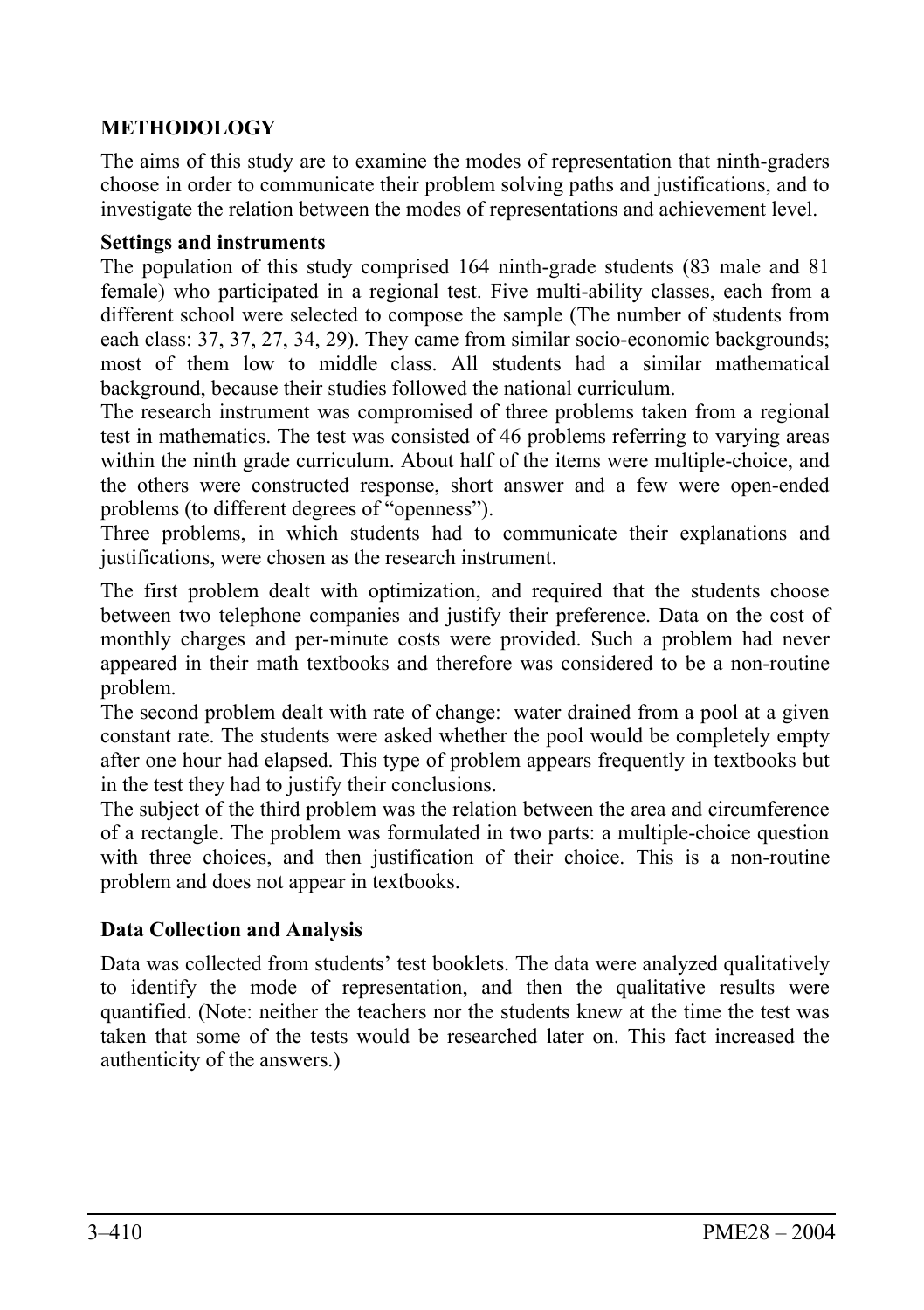### **Level of Achievement**

The whole test score, excluding the three instrument items, defines the level of achievement in this research. Scores are on a scale of 0-100. The tests were scored by the researchers, according to strict guidelines set by the Ministry of Education.

# **Modes of representation**

In order to find how students communicate, a qualitative analysis was implemented. Students' explanations and justifications were sorted according to the following representation modes: *algebraic -* explanation was represented by an equation or a function; *numerical –* explanation was represented arithmetically, including computations and manipulation; *verbal -* justification was written in words, or *diagrammatically and graphically -* explanation was represented by diagrams, graphs, or other pictorial illustration. This analysis was based on Shield  $\&$  Galbraith (1998) modes of representations, but modified after a pilot, in such a way that symbolic representation was separated into two categories: numerical and algebraic. For each problem the mean test scores of the students who had chosen to communicate in a specific representation was calculated. This obtained a mean score per representation per problem.

#### **Findings**

Observation of how students chose to communicate indicated that the vast majority preferred verbal and numerical modes, and a minority preferred an algebraic mode. From the total of 350 justified answers, 153 answers (44%) were represented in a verbal mode, 131 (37%) answers in a numerical mode, and 39 (11%) answers were represented in an algebraic mode. In the area-perimeter problem, 26 answers were in a diagrammatical mode. Since this problem was perceived as a geometry problem – the use of a diagrammatical mode was natural. In the other problems, only in one case was there use of a graphical mode.

Examination of the relations between representation and achievement indicates that the students who choose algebraic representations were high-achievers, and their mean test scores were 95%-97% (pending each problem, see below). Those who chose numerical representations had mean scores of 76%-85%, and those who chose verbal representations had mean scores of 68%-75%. Students who did not attempt to justify their answers or did not answer the problems at all were low-achievers in the entire test (scored less then 45%). These results were valid for all three problems. The following graphs represent the relation between achievement level (test scores) and the choice of representation mode for each problem. Enclosed is also the distribution of representation mode within each problem.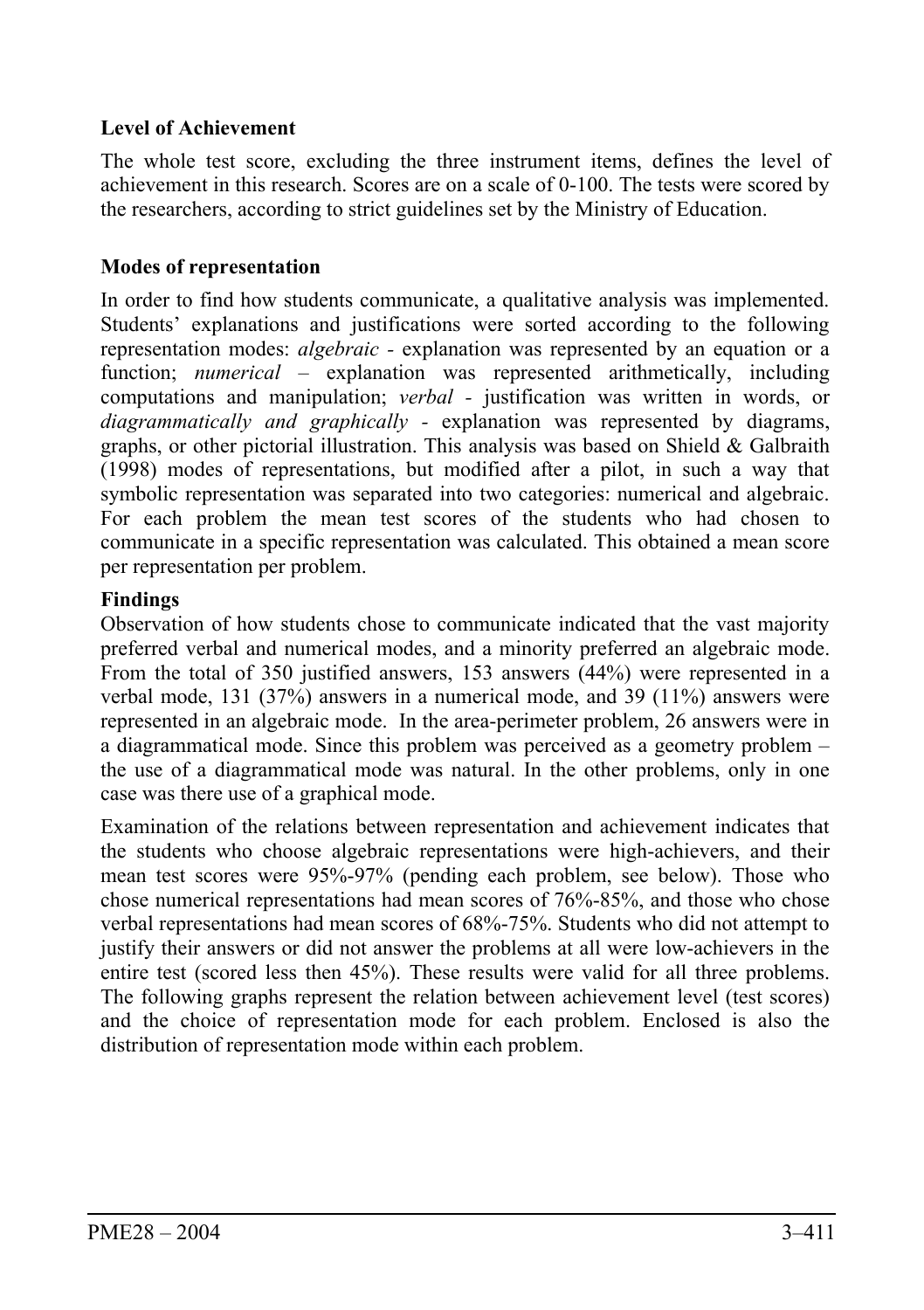

Number of Answers: Algebraic: 18 Numerical: 76 Verbal: 25 Graphical: 1 (excluded from the diagram) No justification: 7 No Answer: 37

# **Fig 1: Optimization problem: Achievement related to representation modes**



Number of Answers: Algebraic: 15 Numerical: 50 Verbal: 57 No justification: 10 No Answer: 32

**Fig 2: Rate of change problem: Achievement related to representation modes** 



Number of Answers: Algebraic: 6 Numerical: 5 Verbal: 71 Diagrammatical: 26 No justification: 22 No Answer: 34

#### **Fig 3: Area-perimeter problem: Achievement related to representation modes**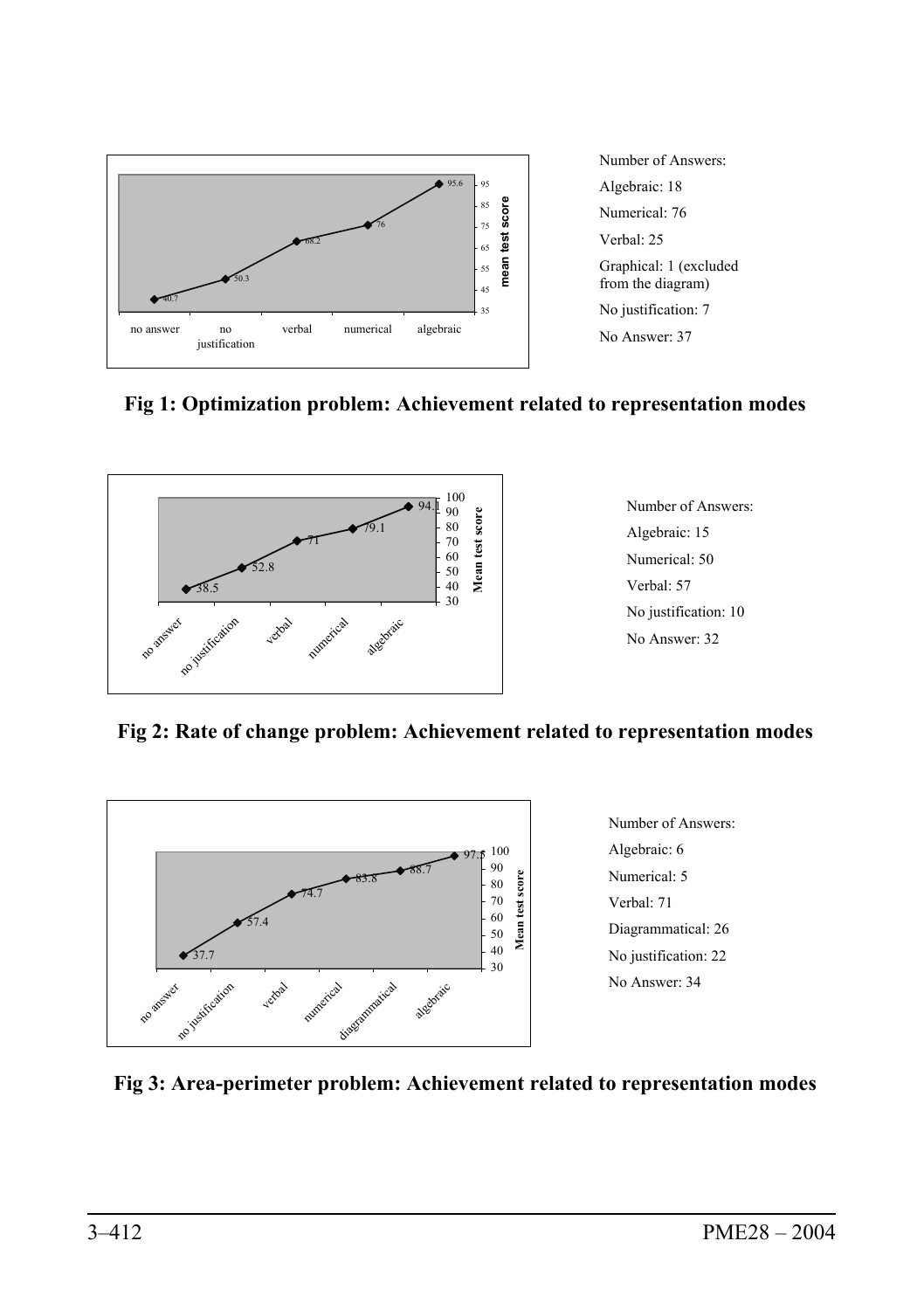### **DISCUSSION**

Reform in mathematics education emphasizes written communication as a tool to develop and deepen mathematical thinking and reasoning. In this paper, we report on the modes of representation students choose in the process of communicating their problem solving paths and justifications, as appeared to three mathematical items in a regional test. Such communication can be represented in a variety of ways: mathematical symbols (numerical or algebraic), graphs, verbal, diagrams, and sketches (Shield & Galbraith, 1998).

A major finding in this research is that only a few students choose to communicate their solution paths in an algebraic mode. There are other studies reporting students' preference to justify and explain mathematical solutions in a verbal mode (Cai et al., 1996), or to solve problems presented verbally in non-algebraic methods (Nathan  $\&$ Koedinger, 2000). However, this outcome is quite surprising, bearing in mind that the students in the current study have experienced almost 2 years of algebra studies. Focusing on the results, it is evident that the students, who choose algebraic representations, are students who achieved high scores in the test.

Why is this so? One explanation is that students just find that communicating in an algebraic mode is difficult for them (even after two years of studying algebra!). The use of numbers generalized by letter designations is an abstraction that raises difficulties for students (Hembree, 1992). Some students even fail to construct a meaning for the ideas of algebra or to connect them with pre-algebraic ideas. In order to use the language of algebra, students need to get used to a more different and more abstract mode of thinking than that used in arithmetic, and students tend to retreat to a more "solid ground" such as numbers or words (Herscovics & Linchevski, 1994; Lee & Wheeler, 1989). The same phenomenon was found by Hazzan (1999). She found with undergraduate students, that coping mentally and cognitively with new mathematical styles of representation and new concepts, leads the students to adopt mental strategies that involve reducing the level of abstraction. This type of regression has also been reported for students that had been introduced to algebra but who had the tendency to stay in the arithmetic modes (Lee & Wheeler, 1989), or with calculus students (Amit & Vinner, 1990.) When dealing specifically with argumentation, it was found that algebraic arguments are even harder to follow, and students prefer arguments presented in words (Healy & Hoyles, 2000). All the above indicates that using algebraic means in order to justify and explain problem solving procedures is really hard for students. Therefore it makes sense that only high achievers dare or are willing to choose this mode representation.

Another explanation is related to the way algebra is taught in middle school. According to the national syllabus, the first two years of algebra are mainly devoted to solving equations and systems of equations, plotting graphs, and solving problems with one or two unknowns. When students have (seldomly) to justify their outcomes, they do it by substituting a number in an equation or by using everyday language.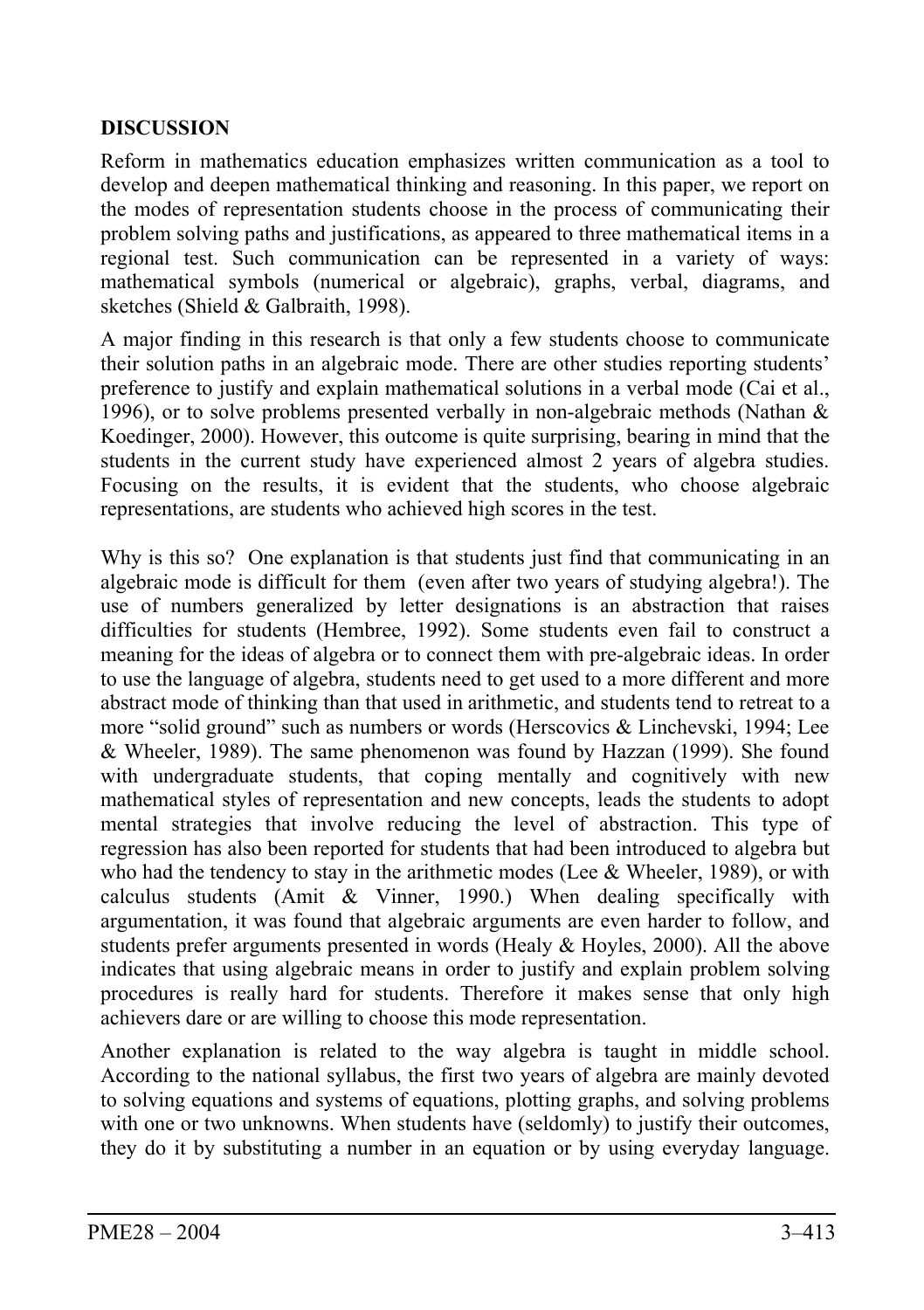Shield  $\&$  Galbraith (1998) found that the writing products of students are constrained by the mathematical presentations to which they have become accustomed. If students do not experience whatsoever the use of algebra for argumentation, then only the "talented and brave" dare to do so, as the results of this research indicates.

# **CONCLUSIONS and IMPLICATIONS**

We do not underestimate the importance of the use of verbal or numeric representation in mathematical communication, especially in local one-time situations. However, we cannot overestimate the importance of an algebraic representation as a powerful, general, global, and comprehensive communication mean. Such means should not be the estate of the high achievers only; rather it should be accessible to every student. The current research indicates that this is not the case. In order to achieve this goal, the use of algebraic representation should be integrated into the teaching of algebra from the first stage, and students should gain experience in using algebra for argumentation and justification. If such a feat is implemented in schools, communication will be a real service to mathematics education rather then a lip service.

# **References:**

- Amit, M. & Vinner, S. (1990). Some misconceptions in calculus Anecdotes or the tip of an iceberg? In G. Booger, P. Cobb, and T. Mendicuti (Eds). *Proceedings of the 14th Annual conference of the International Group for the Psychology of Mathematics Education* (V. 1 pp. 3-10).Mexico.
- Brenner, M.E., Mayer, R.E., Moseley, B., Brar, T., Duran, R., Smith Reed, B., et al. (1997). Learning by understanding: The role of multiple representations in learning algebra. *American Educational Research Journal, 34*, 663-689.
- Cai, J., Magone, M.E., Wang, N., & Lane, S. (1996). A cognitive analysis of QUASAR's mathematics performance assessment tasks and their sensitivity to measuring changes in middle school student's thinking and reasoning. *Research in Middle Level Education Quarterly*, *19*, 65-96.
- Fried, M.N. & Amit, M. (2003). Some reflections on mathematical classroom notebooks and their relationship to the public and private nature of student practices. *Educational Studies in Mathematics*, *53,* 91-112.
- Hazzan, O. (1999). Reducing abstraction level when learning abstract algebra concepts. *Educational Studies in Mathematics*, *40,* 71-90.
- Healy, L. & Hoyles, C. (2000). A study of proof conceptions in Algebra. *Journal for Research in Mathematics Education*, *31*, 396-428.
- Hembree, R. (1992). Experiments and relational studies in problem-solving: A metaanalysis. *Journal for Research in Mathematics Education*, *23*, 242-273.
- Herscovics, N., & Linchevski, L. (1994). A Cognitive gap between arithmetic and algebra. *Educational Studies in Mathematics, 27*, 59-78.